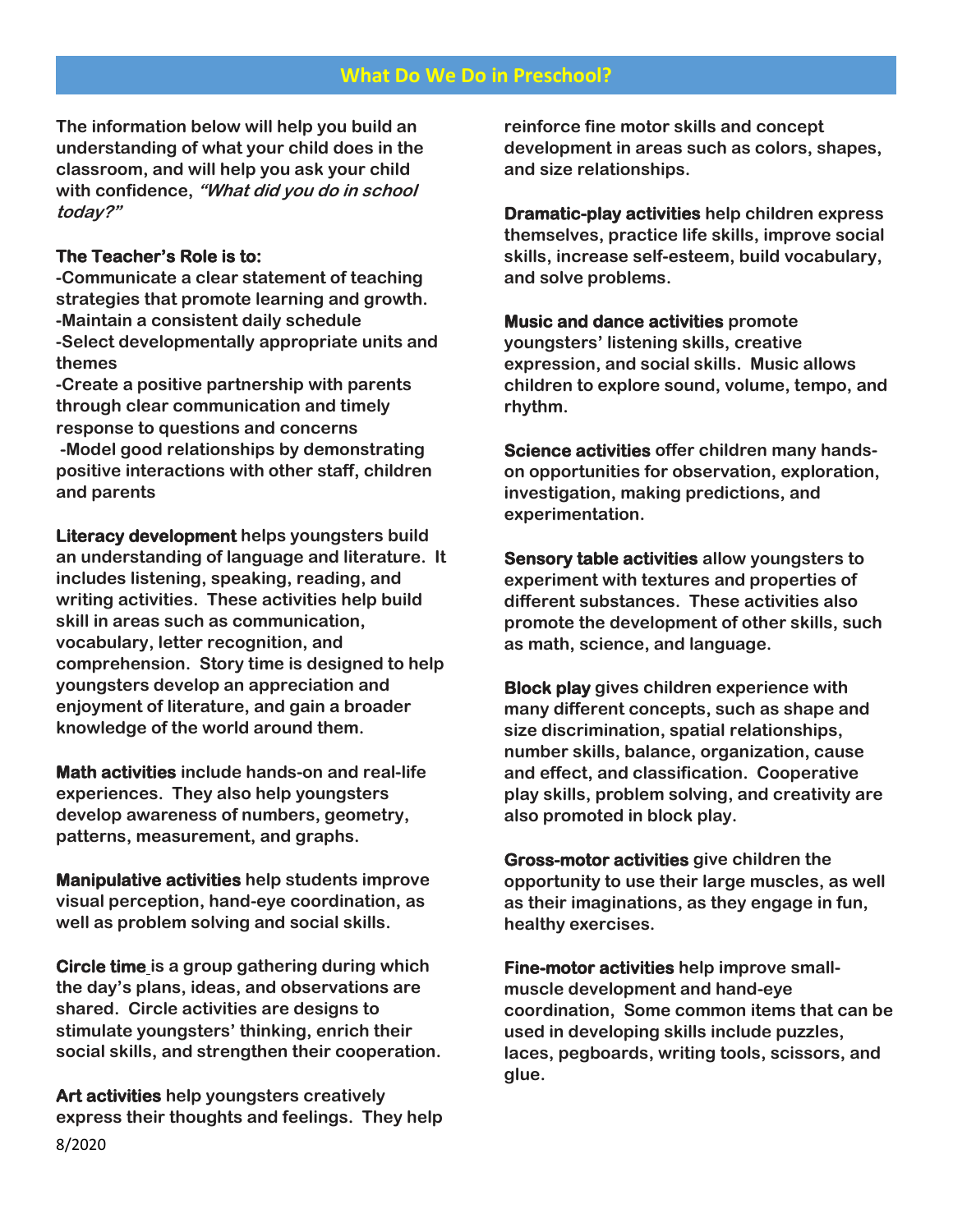# **What Do We Do in Preschool?**

**Discovery Learning promotes trust, growth, and independence as children discover and learn through play. This method improves student's abilities as independent thinkers, and encourages them to become life-long learners. Our teachers facilitate this environment by appropriate room arrangement, units and themes, interests, and interaction with children, teachers, parents and members of our community. Our curriculum is based upon current research on how children learn best and utilizes several early childhood curricula.** 

# **Curriculum Goals and Objectives**

## **Spiritual Growth**

**--Know that God is always with them**

**-Learn Biblical truths and ways to practice them**

**-learn to communicate God's love and joy to others**

### **Cognitive Growth**

**- develop a positive attitude toward learning - be successful in "learning through play" activities**

**- make discoveries**

**- take risks to continue with a task after making a mistake**

### **Enhance Learning Skills**

**- ask questions and to recall experiences - use developing perceptual/motor skills to explore and investigate the environment**

# **Expand Logical Thinking Skills**

**- identify similarities and differences (attributes) among objects (e.g., shapes, colors, sizes, textures)**

**- sort objects according to common characteristic (e.g., look alike, things that belong together)**

**- identify common characteristics of objects and events.**

**- arrange events in a sequence (e.g., what happened first, second, and last)**

**- arrange objects in a series, (e.g., smallest to largest)**

**- recognize patterns and be able to repeat them**

**- describe simple cause and effect relationships on the basis of concrete experiences and identify solutions to problems**

# **To Acquire Concepts and Information That Lead to a Better Understanding of the Immediate World**

**-- demonstrate a beginning understanding of time concepts (sequence of the day's activities: yesterday, today, and tomorrow)**

**- use concepts of quantity, volume, and mass to describe activities**

**- identify and use the names of objects and things in the environment**

**- make comparisons (e.g., more/less,** 

**larger/smaller, taller/shorter)**

**- identify and use words to describe the characteristics of objects (e.g. colors, sizes, shapes)**

**- identify where objects exist in space (below, inside, under)**

**- use numbers in correct sequence and to begin to match one to one correspondence**

# **To Expand Verbal Communication Skills**

- **- show an interest in pre-reading and reading**
- **- gain a mastery of grammar (e.g., word**
- **order, word selection and articulation)**
- **- follow simple directions**
- **- use words to explain ideas and feelings**
- **- talk with other children during daily activities**
- **- participate in group discussions**